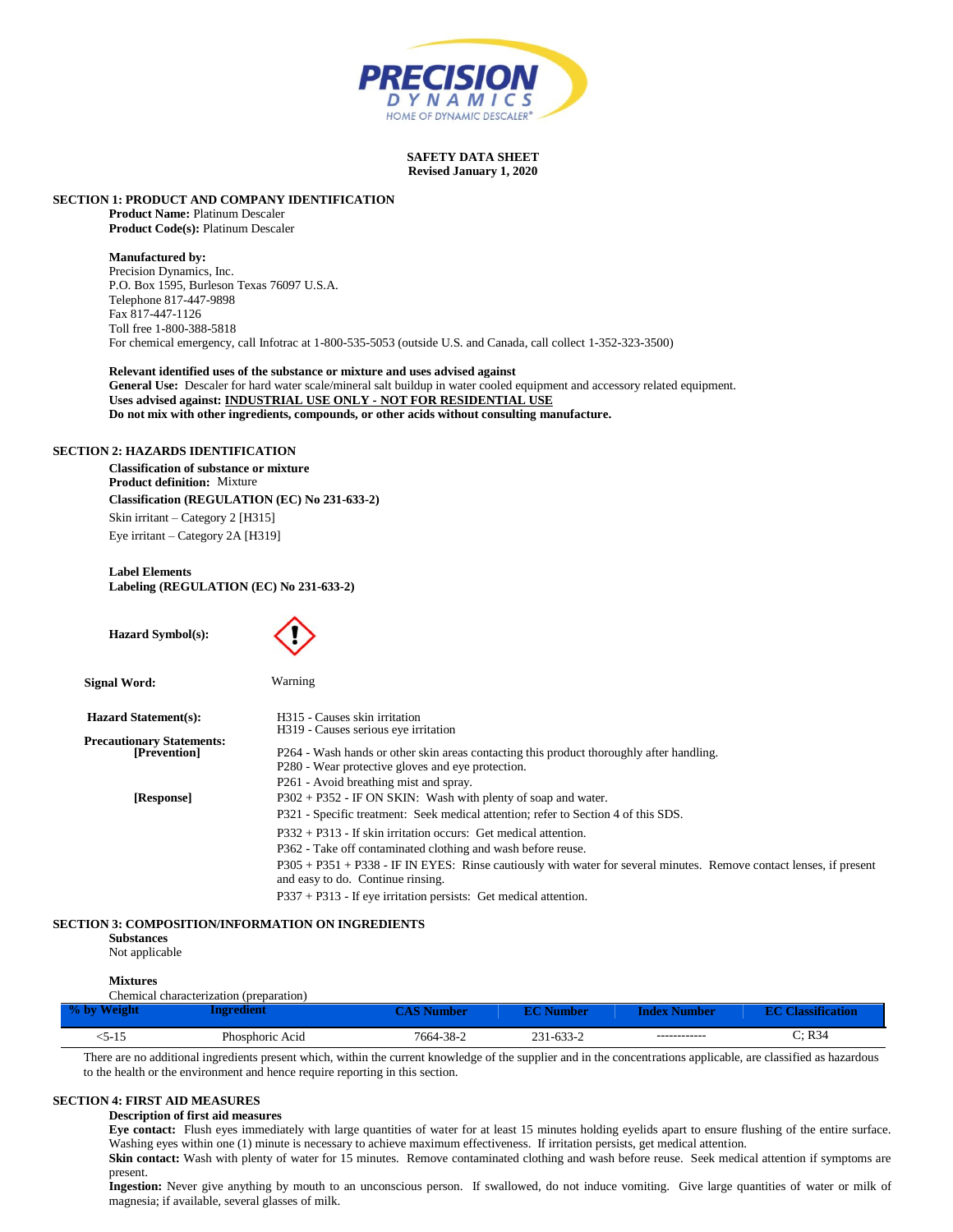**Inhalation:** Remove to fresh air. If person is not breathing, administer mouth-to-mouth resuscitation. Seek medical attention if loss of consciousness occurs or breathing stops. Seek medical attention if irritation persists.

# **Most important symptoms and effects, both acute and delayed**

**Eyes:** Causes serious eye irritation and possible burns. Symptoms may include redness, swelling, pain, tearing and blurred vision. May cause chemical conjunctivitis. May cause eye damage. The degree of injury depends on the concentration and duration of contact.

**Skin:** Causes skin irritation and possible burns. Symptoms may include redness, itching, swelling, pain and possible rash. May cause skin sensitization and allergic contact dermatitis in susceptible individuals. The degree of injury depends on the concentration and duration of contact.

Inhalation: Mist or vapors may cause severe irritation of the nose, throat and respiratory tract. Symptoms may include sore throat, runny nose, cough and shortness of breath

**Ingestion:** May be harmful if swallowed. Causes severe irritation of and burns to the gastrointestinal tract with abdominal pain, nausea, vomiting and diarrhea. Causes burns to the lips, mouth, throat and digestive tract.

**Chronic:** Persons with pre-existing disorders of the skin or impaired respiratory function may be more susceptible to the effects of this substance. Prolonged and repeated skin contact can result in allergic contact dermatitis.

# **Indication of any immediate medical attention and special treatment needed**

**Advice to Doctor and Hospital Personnel:** Treat symptomatically and supportively.

#### **SECTION 5: FIRE FIGHTING MEASURES**

# **Flash Point:** N/A **Flammable Limits:** N/A

**Extinguishing Media:** Water spray, foam, CO<sub>2</sub>

**Special Fire Fighting Procedures:** Use NIOSH/MSHA approved self-contained breathing apparatus in areas where this material is involved in a fire. This product is nonflammable.

**Unusual Fire Fighting and Explosion Hazards:** Protective clothing for skin and eye protection should be worn. Not considered to be an explosion hazard. If possible, fire fighters should contain water contaminated by this material from being discharged to any waterway, sewer or drain to prevent environmental contamination.

#### **SECTION 6: ACCIDENTAL RELEASE MEASURES**

**Steps to be taken if material is spilled or released:** This material is biodegradable. Use appropriate protection—rubber gloves, goggles or safety glasses. Contain spill. Neutralize with copious amounts of water. Slowly add a soda ash mixture to the residue. This mixture should be 10 pounds of soda ash to 5 gallons of water. This should bring the spill residue within normal pH range of 6-8.

# **SECTION 7: HANDLING AND STORAGE**

#### **Precautions for safe handling**

Wear all appropriate personal protective equipment specified in Section 8. Do not get in eyes or on skin or clothing. If normal use of material presents a respiratory hazard, use only adequate ventilation or wear appropriate respiratory protection.

# **Conditions for safe storage, including any incompatibilities**

This product has a wide temperature storage range (-15°C to 82°C). Make sure containers are sealed in storage when not used. Shelf life is 4 (four) years. Protect container against physical damage. Containers that have been opened must be carefully resealed and kept upright to prevent leakage. Containers of this material may be hazardous when empty as they contain product residues. Use appropriate containment to avoid environmental contamination. Ventilate closed areas. Do not take internally. Keep out of reach of children.

#### **SECTION 8: EXPOSURE CONTROLS/PERSONAL PROTECTION**

# **Control parameters**

| Limits<br>Occupational Exposure . |                     |            |      |              |  |  |  |
|-----------------------------------|---------------------|------------|------|--------------|--|--|--|
|                                   |                     |            |      |              |  |  |  |
| $7664 - 38 - 2$                   | Phosphoric.<br>Acıd | ppm-<br>xx | 2ppm | ------------ |  |  |  |

#### **Exposure controls**

**Engineering measures:** Technical measures and appropriate working operations should be given priority over the use of personal protective equipment. Use adequate ventilation. Local exhaust is preferable.

**Individual protection measures:** Wear protective clothing to prevent repeated or prolonged contact with product. Protective clothing needs to be selected specifically for the workplace, depending on concentrations and quantities of hazardous substances handled. The chemical resistance of the protective equipment should be enquired at the representative supplier.

**Hygiene measures:** Facilities storing or using this material should be equipped with an eyewash station and safety shower. Change contaminated clothing. Preventive skin protection is recommended. Wash hands thoroughly after use, before eating, drinking or using the lavatory.

**Eye/face protection:** Wear safety glasses with non-perforated side shields. Refer to 29 CFR 1910.133, ANSI Z87.4 or Standard EN166. **Hand protection:** Wear gloves recommended by glove supplier for protection against materials in Section 3. Gloves should be impermeable to chemicals and oil. Breakthrough time of gloves must be greater than the intended use period.

Other protective equipment: Protective clothing. Protective boots, if the situation requires.

**Respiratory protection:** None needed with normal handling. Wear an approved filter type dust respirator if needed when handling this product. Where risk assessment shows air purifying respirators are appropriate use a full-faced respirator with multi-purpose combination (US) or type ABEK (EN 14387) respirator cartridges as a backup to engineering controls. If the respirator is the sole means of protection, use a full-face supplied air respirator. Use respiratory and components tested and approved under appropriate government standards such as NIOSH (US) or CEN (EU). Follow OSHA respirator regulations found in 29 CFR 1910.134 or European Standard EN 149.

# **SECTION 9: PHYSICAL AND CHEMICAL PROPERTIES**

**Vapor Pressure (mm. Hg):** 20 Torr **Melting Point:** Not determined **Solubility in Water:** Complete **Appearance and Odor:** Clear  $\overline{\textbf{pH}}$ : <2

**Specific Gravity (H<sub>2</sub>O=1):** 1.04 **Vapor Density (air=1):** 1.27 **Evaporation Rate:** (Butyl Acetate=1)2.0

# **SECTION 10: STABILITY AND REACTIVITY**

**Conditions contributing to instability:** Under normal conditions this product is stable. **Incompatibility:** Do not mix with alkaline products. **Hazards Decomposition Products:** None. **Conditions Contributing to Hazardous Polymerization:** None.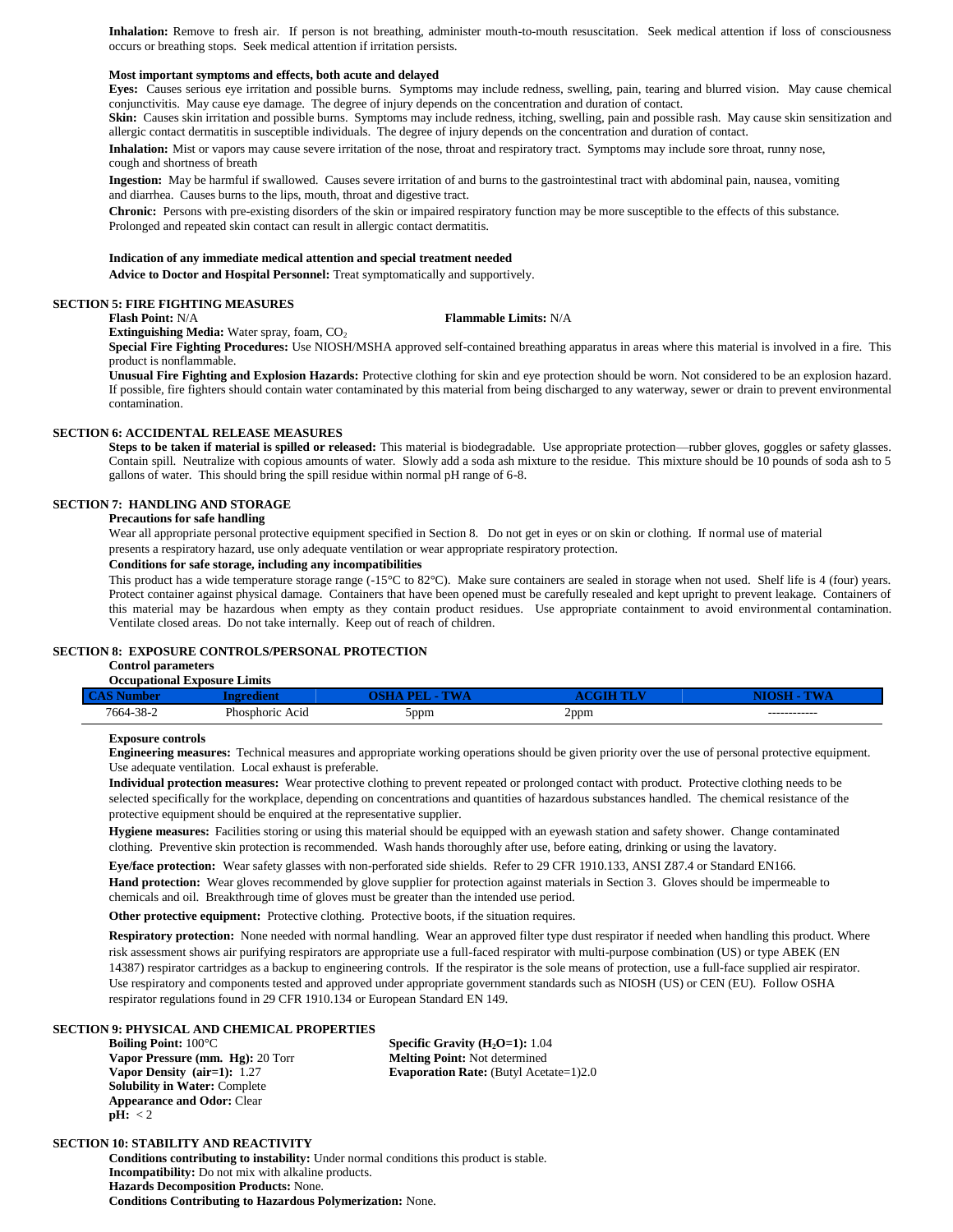### **SECTION 11: TOXICOLOGICAL INFORMATION**

This product has been approved by the U.S. Navy, British Royal Navy, Ford Motor Company, Dow Chemical and General Motors Corp., following complete toxicological and environmental health evaluations. This product does not contain any material shown to be carcinogen by the National Toxicology Program (NTP) or The International Agency for Research in Cancer (IRAC).

**Information on toxicological effects Acute Oral Toxicity**

Expected to have low acute oral toxicity

**Acute inhalation toxicity** No data available **Acute dermal toxicity** No data available **Skin irritation/corrosion** Causes skin irritation **Eye irritation/corrosion** Causes serious eye irritation and possible burns **Sensitization** May cause allergic skin reaction in susceptible individuals. **Genotoxicity in vitro/in vivo** No data available **Mutagenicity** No data available **Specific organ toxicity - single exposure** No data available **Specific organ toxicity - repeated exposure** No data available

**Aspiration hazard** No data available

**Chronic Effects:** None of the chemicals in this product are listed as a carcinogen by IARC, ACGIH, NTP or OSHA. No data is available regarding the mutagenicity or teratogenicity of this product, nor is there any available data that indicates it causes adverse developmental or fertility effects. Handle in accordance with good industrial hygiene and safety practice.

# **SECTION 12: ECOLOGICAL INFORMATION**

# **Toxicity**

Large discharges of this product to the environment may decrease the pH of aquatic systems to a value  $\langle 2$ , which may be fatal to aquatic life and soil micro-organisms.

#### **Persistence and degradability**

The organic components in this product are readily biodegradable. The inorganic substances are not biodegradable. Methods for the determination of biodegradability are not applicable to inorganic substances.

#### **Bioaccumulation potential**

Product is not expected to bioaccumulate.

#### **Mobility in soil**

Expected to have high mobility in soil.

**Results of PBT and vPvB assessment**

# PBT/vPvB assessment not available.

**Other adverse effects**

# **Additional ecological information**

Do not allow material to enter into surface waters, wastewater or soil.

An environmental hazard cannot be excluded in the event of unprofessional handling or disposal.

#### **SECTION 13: DISPOSAL CONSIDERATIONS**

Waste Disposal Method: This product is diluted and expended during use. It is recommended that it be pumped back into the delivery container and disposed of with non-hazardous by-products and production residues. Residues can also be disposed of through normal sump and sewage treatment systems.

**Precautions to be Taken in Handling and Storage:** Good industrial hygiene practices should be adhered to when storing and handling this product. Avoid contact with undiluted product. This material when used or completely spent is non-hazardous. It neutralizes itself in use.

#### **SECTION 14: TRANSPORT INFORMATION**

**Note:** Transportation information provided is for reference only. Customer is urged to consult 49 CFR 100 - 177, IMDG, IATA, EC, United Nations TDG and WHMIS (Canada) TDG information manuals for detailed regulations and exceptions covering specific container sizes, packaging materials and methods of shipping. This product ships non-hazardous.

#### **SECTION 15: REGULATORY INFORMATION**

This product complies with current Workplace Hazardous Information Systems.

**Safety, health and environmental regulations/legislation specific for substance or mixture**

# **U. S. Federal Regulations**

**OSHA Hazard Communication Standard:** This material is classified as non-hazardous in accordance with OSHA 29 CRF 1910.1200.

**OSHA Process Safety Management Standard:** The components of this product are not regulated under OSHA PSM Standard 29 CFR 1910.119. **EPA Risk Management Planning Standard:** The components of this product are not regulated under EPA RMP Standard (RMP) 40 CFR Part 68. **EPA Federal Insecticide, Fungicide and Rodenticide Act:** This product is not a registered Pesticide under the FIFRA, 40 CFR Part 150.

**TSCA Status:** All components of this product are listed on the Toxic Substance Control Act (TSCA) Inventory. This product is subject to TSCA 12(b) Export

Notification.